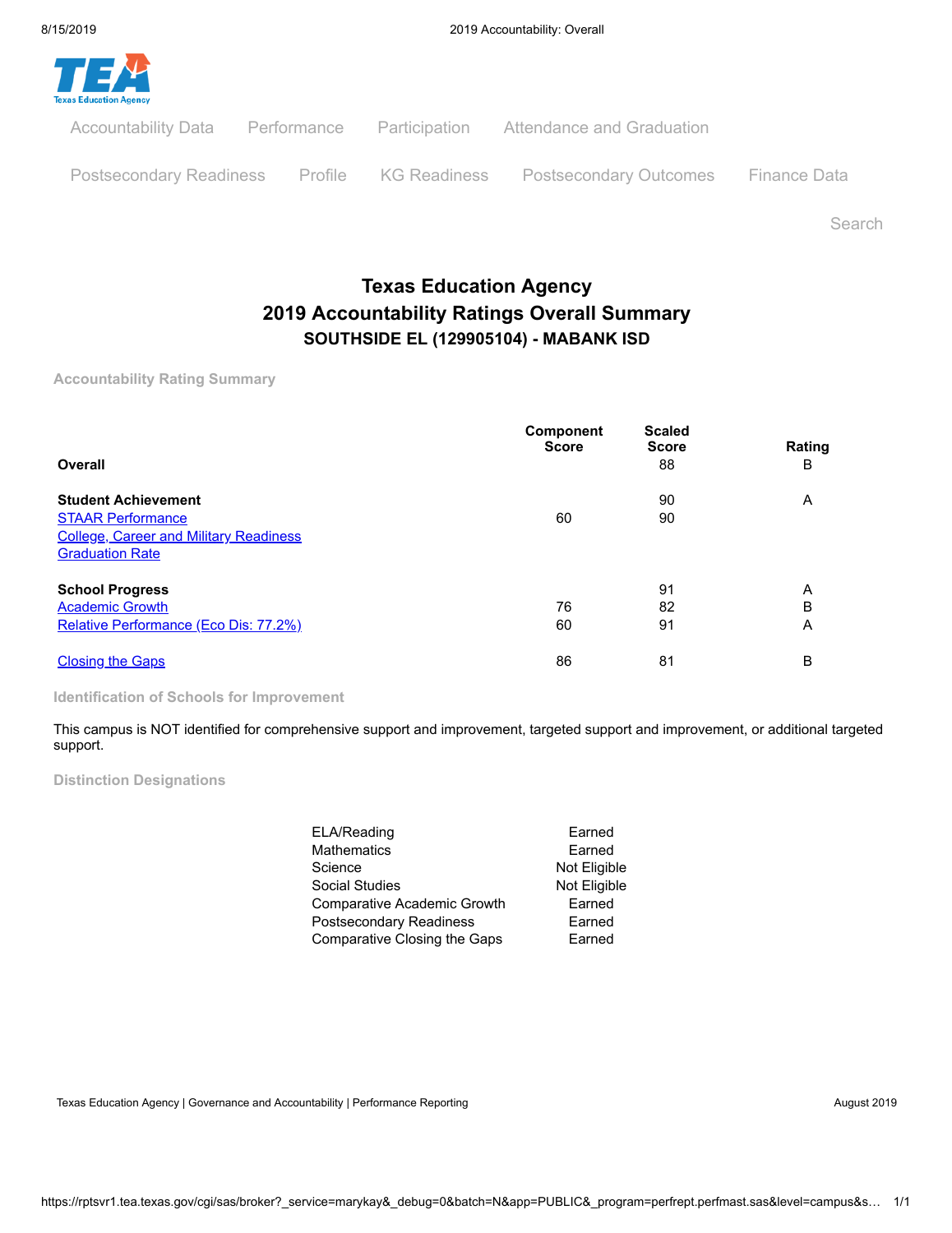#### **TEXAS EDUCATION AGENCY 2019 Distinction Designation Summary Academic Achievement in English Language Arts/Reading SOUTHSIDE EL (129905104) - MABANK ISD Campus Type: Elementary**

| Indicator                                               | <b>Indicator</b><br><b>Score</b> | Quartile |
|---------------------------------------------------------|----------------------------------|----------|
| Attendance Rate                                         | 96.1%                            | Q1       |
| Accelerated Student Progress in ELA/Reading             | 32.0%                            | Q1       |
| Grade 3 Reading Performance (Masters Grade Level)       | 25.0%                            | Q1       |
| Grade 4 Reading Performance (Masters Grade Level)       | 35.0%                            | Q1       |
| Grade 4 Writing Performance (Masters Grade Level)       | 10.0%                            | Q1       |
| Grade 5 Reading Performance (Masters Grade Level)       |                                  |          |
| Grade 6 Reading Performance (Masters Grade Level)       |                                  |          |
| Grade 7 Reading Performance (Masters Grade Level)       |                                  |          |
| Grade 7 Writing Performance (Masters Grade Level)       |                                  |          |
| Grade 8 Reading Performance (Masters Grade Level)       |                                  |          |
| English I Performance (Masters Grade Level)             |                                  |          |
| English II Performance (Masters Grade Level)            |                                  |          |
| AP/IB Examination Participation: ELA                    |                                  |          |
| AP/IB Examination Results (Examinees >= Criterion): ELA |                                  |          |
| <b>SAT/ACT Participation</b>                            |                                  |          |
| Average SAT Score: Reading and Writing                  |                                  |          |
| Average ACT Score: ELA                                  |                                  |          |
| Advanced/Dual-Credit Completion: ELA/Reading (9-12)     |                                  |          |
| <b>Total Indicators for ELA/Reading</b>                 |                                  | 5 of 5   |

Distinction Campus Outcome: 5 of 5 eligible indicators in Q1 (Top Quartile)

5 of  $5 = 100%$ 

Distinction Target: Elementary = 50% or higher

### **DISTINCTION EARNED**

Blank values for an indicator score occur if the indicator is not applicable to that campus or does not meet the minimum size of 10 students.

Blank values for a quartile occur if there are fewer than 20 campuses in the campus comparison group with data for each qualifying indicator.

The attendance rate indicator is not subject specific; therefore, it applies to ELA/reading, mathematics, science, and social studies. Consequently, this indicator cannot be the sole measure used by a campus to attain a distinction.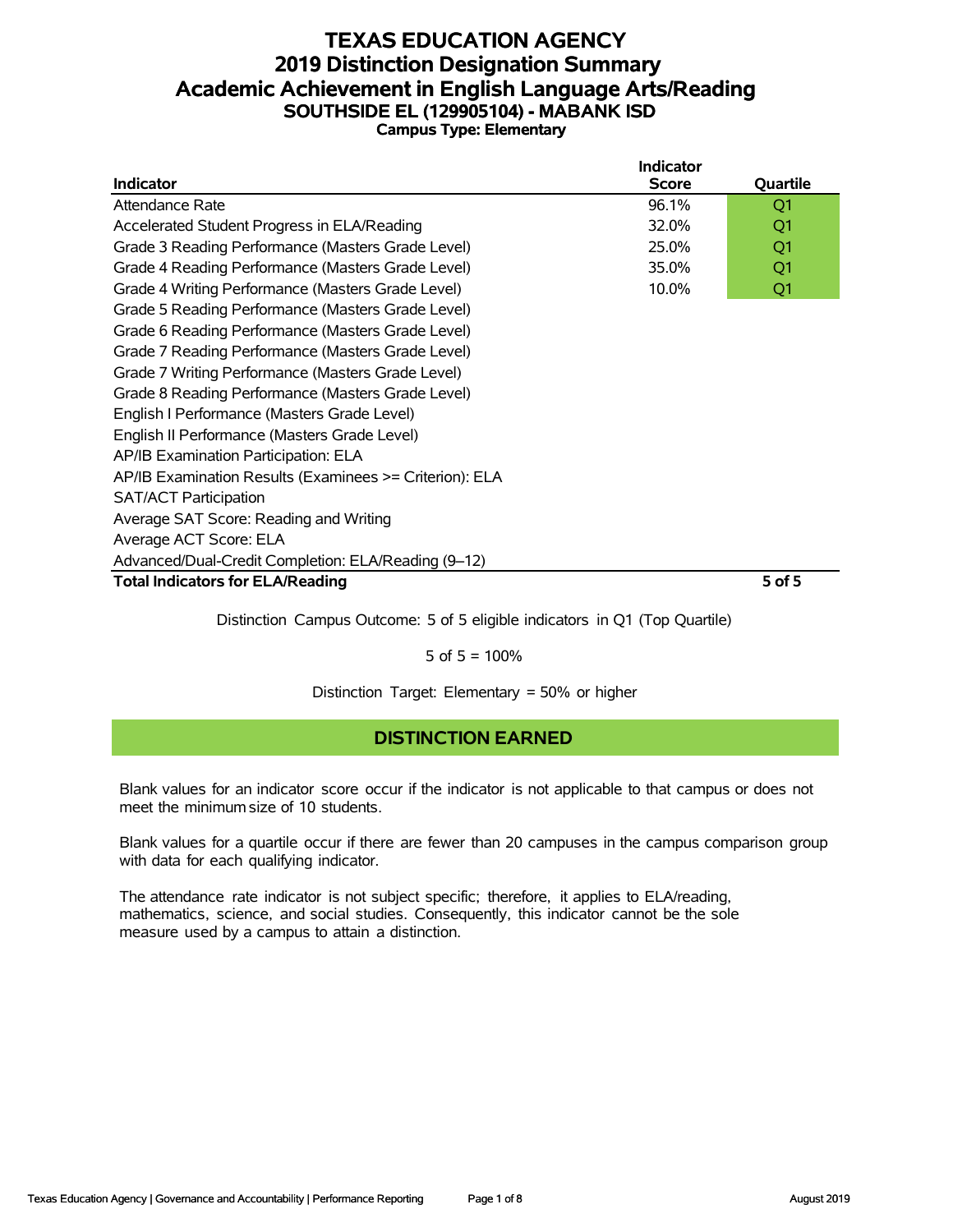# **TEXAS EDUCATION AGENCY 2019 Distinction Designation Summary Academic Achievement in Mathematics SOUTHSIDE EL (129905104) - MABANK ISD**

**Campus Type: Elementary**

|                                                                 | Indicator     |        |
|-----------------------------------------------------------------|---------------|--------|
| <b>Indicator</b>                                                | ScoreQuartile |        |
| Attendance Rate                                                 | 96.1%Q1       |        |
| Accelerated Student Progress in Mathematics                     | 42.0%Q1       |        |
| Grade 3 Mathematics Performance (Masters Grade Level)           | 24.0%Q1       |        |
| Grade 4 Mathematics Performance (Masters Grade Level)           | 54.0%Q1       |        |
| Grade 5 Mathematics Performance (Masters Grade Level)           |               |        |
| Grade 6 Mathematics Performance (Masters Grade Level)           |               |        |
| Grade 7 Mathematics Performance (Masters Grade Level)           |               |        |
| Grade 8 Mathematics Performance (Masters Grade Level)           |               |        |
| Algebra I by Grade 8 - Participation                            |               |        |
| Algebra I Performance (Masters Grade Level)                     |               |        |
| AP/IB Examination Participation: Mathematics                    |               |        |
| AP/IB Examination Results (Examinees >= Criterion): Mathematics |               |        |
| <b>SAT/ACT Participation</b>                                    |               |        |
| Average SAT Score: Mathematics                                  |               |        |
| Average ACT Score: Mathematics                                  |               |        |
| Advanced/Dual-Credit Completion: Mathematics (9-12)             |               |        |
| <b>Total Indicators for Mathematics</b>                         |               | 4 of 4 |

Distinction CampusOutcome:4of4eligibleindicatorsinQ1(TopQuartile)

4 of4=100%

#### Distinction **Target:Elementary=50%orhigher**

#### **DISTINCTION EARNED**

Blankvaluesforanindicatorscoreoccuriftheindicatorisnotapplicabletothatcampusordoesnot meet theminimumsizeof10students.

Blank valuesforaquartileoccuriftherearefewerthan20campusesinthecampuscomparisongroup with dataforeachqualifyingindicator.

The attendancerateindicatorisnotsubjectspecific;therefore,itappliestoELA/reading, mathematics, science,andsocialstudies.Consequently,thisindicatorcannotbethesole measure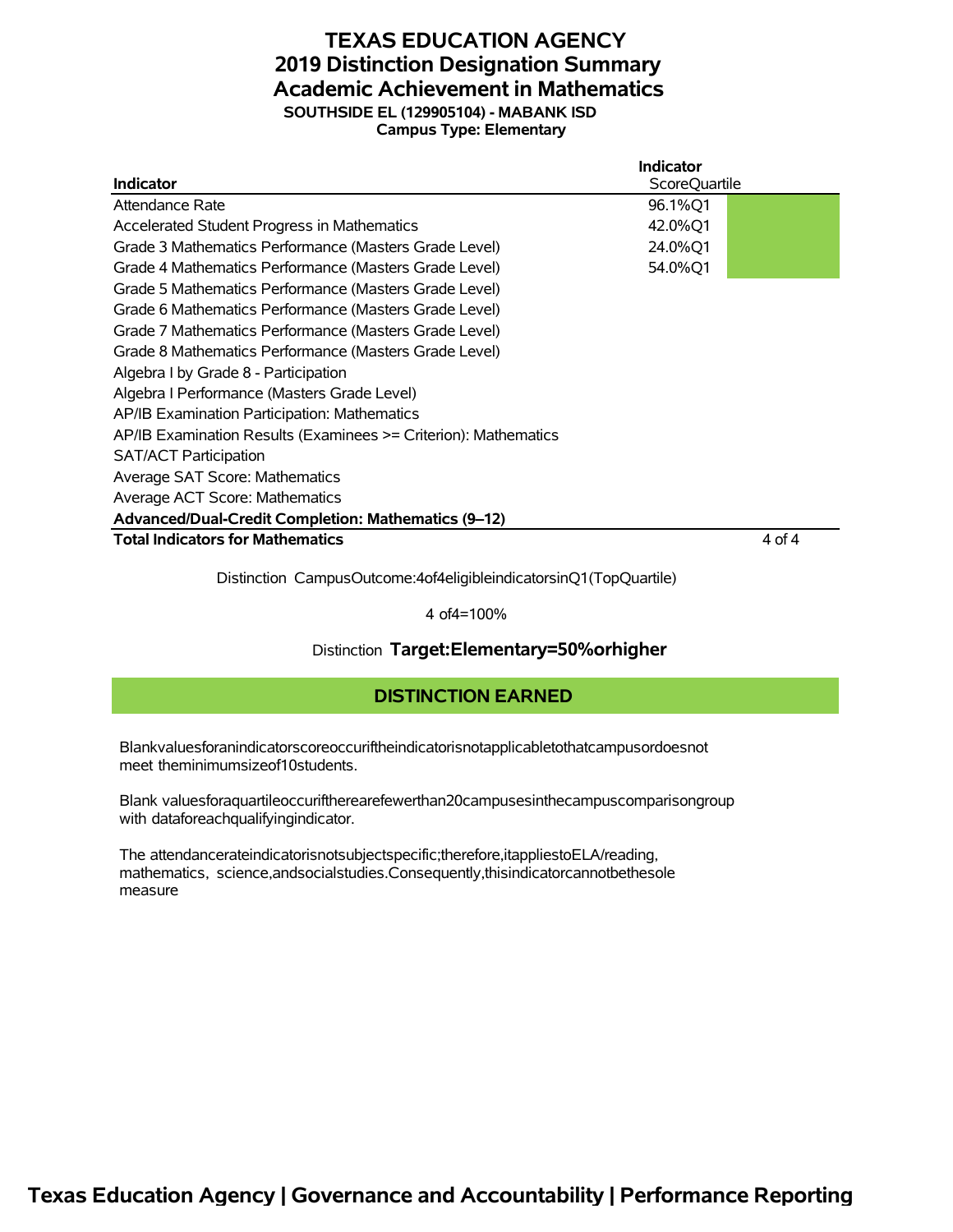## **TEXAS EDUCATION AGENCY 2019 Distinction Designation Summary Academic Achievement in Science SOUTHSIDE EL (129905104) - MABANK ISD Campus Type: Elementary**

**This campus is not eligible for this Distinction Designation. See the** *2019 Accountability Manual* **for more information.**

#### **NOT ELIGIBLE**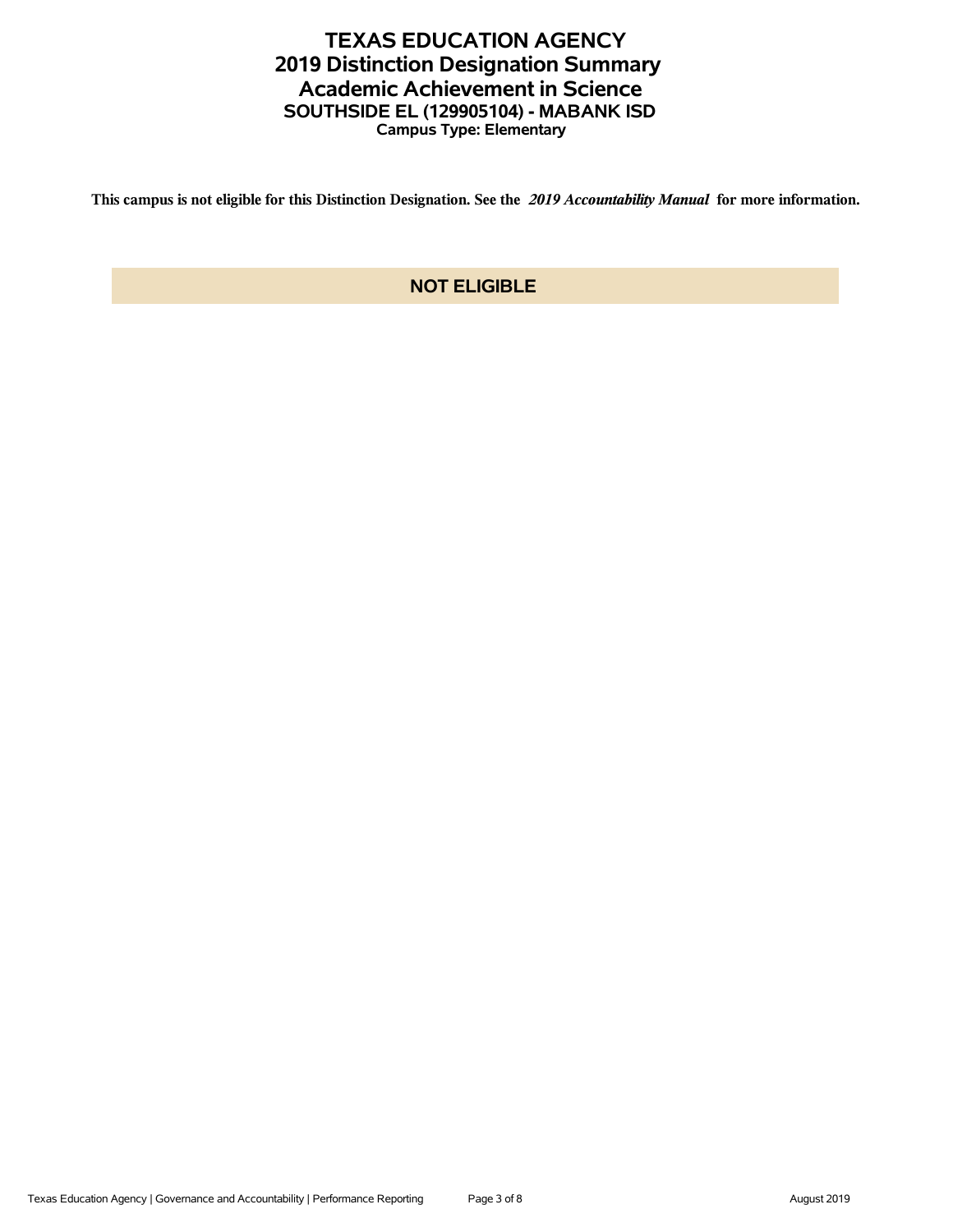## **TEXAS EDUCATION AGENCY 2019 Distinction Designation Summary Academic Achievement in Social Studies SOUTHSIDE EL (129905104) - MABANK ISD Campus Type: Elementary**

**This campus is not eligible for this Distinction Designation. See the** *2019 Accountability Manual* **for more information.**

### **NOT ELIGIBLE**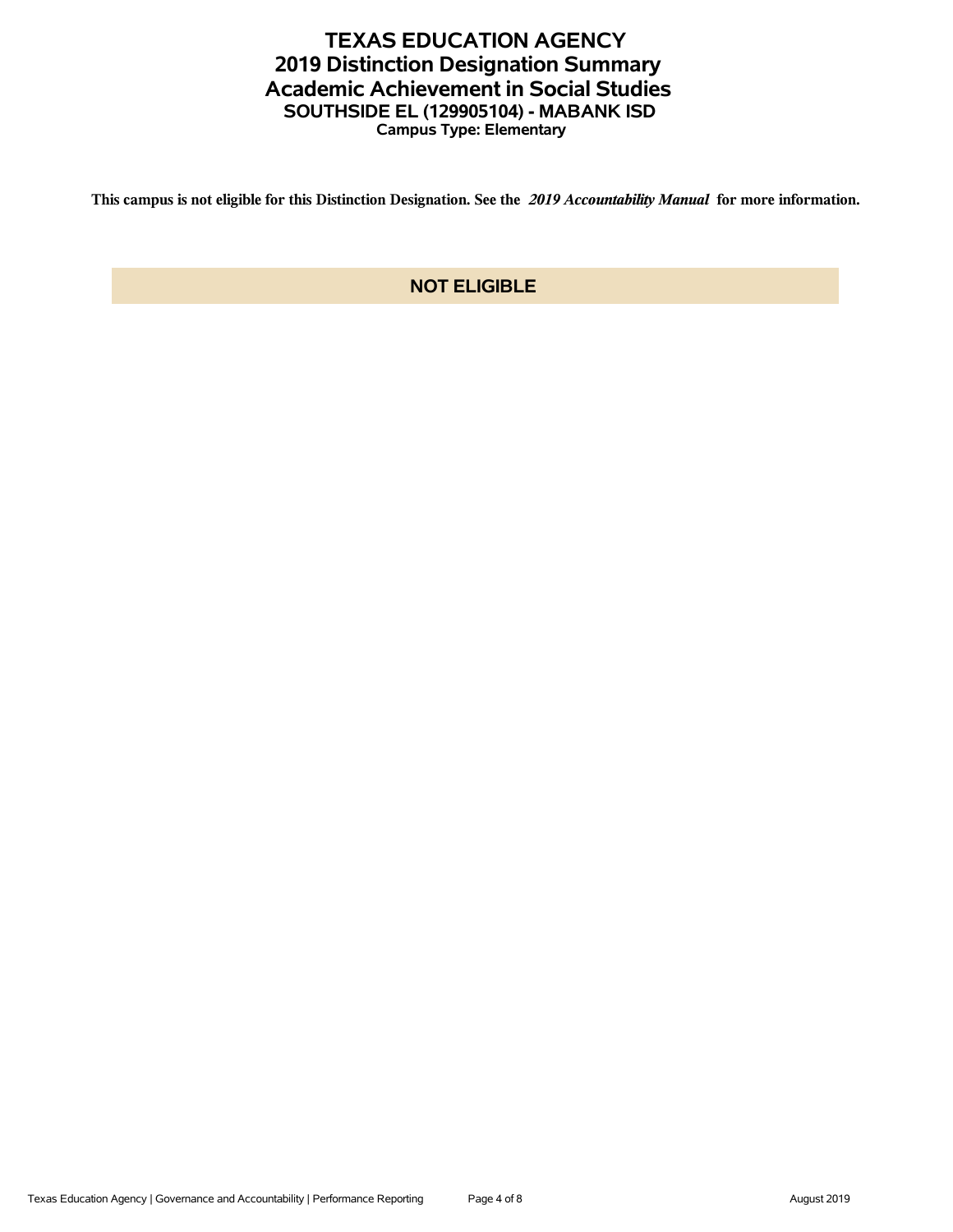#### **TEXAS EDUCATION AGENCY 2019 Distinction Designation Summary Top 25 Percent: Comparative Academic Growth (AG) SOUTHSIDE EL (129905104) - MABANK ISD Campus Type: Elementary**

| Scaled<br><b>Score</b><br><b>District Name</b><br><b>Campus Name</b><br>1 LAKEVIEW EL (129905105)<br><b>MABANK ISD</b><br>94<br>2 O M ROBERTS EL (020905109)<br>90<br><b>BRAZOSPORT ISD</b><br>3 PEREZ EL (137901110)<br>88<br><b>KINGSVILLE ISD</b><br>4 SANDERS EL (178904130)<br>88<br><b>CORPUS CHRISTI ISD</b><br>5 LA PORTE EL (101916103)<br>LA PORTE ISD<br>86<br>85<br>6 SMITH EL (178904134)<br><b>CORPUS CHRISTI ISD</b><br>85<br>7 WOODLAWN EL (178904140)<br><b>CORPUS CHRISTI ISD</b><br>82<br><b>SOUTHSIDE EL (129905104)</b><br><b>MABANK ISD</b><br>80<br>8 PACKSADDLE EL (150901102)<br><b>LLANO ISD</b><br>80<br><b>DESOTO ISD</b><br>9 RUBY YOUNG EL (057906102)<br>79<br>10 HARDWICK EL (152901162)<br><b>LUBBOCK ISD</b><br>77<br>11 NEW DEAL EL (152902101)<br><b>NEW DEAL ISD</b><br>12 ROWLAND EL (235902110)<br>77<br><b>VICTORIA ISD</b><br>13 ROOSEVELT EL (152908101)<br>75<br>ROOSEVELT ISD<br>75<br>14 SPRINGTOWN RENO EL (184902107)<br>SPRINGTOWN ISD<br>74<br>15 CLIFTON PARK EL (014906102)<br><b>KILLEEN ISD</b><br>74<br>16 ELOLF EL (015916113)<br><b>JUDSON ISD</b><br>72<br>17 J A HARGRAVE EL (220912109)<br><b>CROWLEY ISD</b><br>69<br>18 LAMAR EL (091903113)<br><b>DENISON ISD</b><br>69<br>19 SPRINGTOWN EL (184902106)<br><b>SPRINGTOWN ISD</b><br>20 LIBERTY EL (220915105)<br>67<br>AZLE ISD<br>65<br>21 PERCY W NEBLETT EL (091906110)<br>SHERMAN ISD<br>65<br>22 SIDNEY H POYNTER (220912110)<br><b>CROWLEY ISD</b><br>65<br>23 TERRELL EL (091903114)<br><b>DENISON ISD</b><br>24 KATHERINE JOHNSON TECHNOLOGY MAGNE (057906112)<br><b>DESOTO ISD</b><br>60<br>60<br>25 SUL ROSS EL (021902110)<br><b>BRYAN ISD</b><br>26 AUDRE AND BERNARD RAPOPORT ACADEMY (161802101)<br>59<br>RAPOPORT ACADEMY PUBLIC SCHOOL<br>59<br>27 GUESS EL (123910112)<br><b>BEAUMONT ISD</b><br>59<br>28 J B STEPHENS EL (025901101)<br><b>BANGS ISD</b><br>58<br>29 CHARLOTTE EL (007901101)<br><b>CHARLOTTE ISD</b><br>30 HEMPHILL EL (202903101)<br>58<br><b>HEMPHILL ISD</b><br>58<br>31 SAMUEL HOUSTON EL (236902103)<br>HUNTSVILLE ISD |
|------------------------------------------------------------------------------------------------------------------------------------------------------------------------------------------------------------------------------------------------------------------------------------------------------------------------------------------------------------------------------------------------------------------------------------------------------------------------------------------------------------------------------------------------------------------------------------------------------------------------------------------------------------------------------------------------------------------------------------------------------------------------------------------------------------------------------------------------------------------------------------------------------------------------------------------------------------------------------------------------------------------------------------------------------------------------------------------------------------------------------------------------------------------------------------------------------------------------------------------------------------------------------------------------------------------------------------------------------------------------------------------------------------------------------------------------------------------------------------------------------------------------------------------------------------------------------------------------------------------------------------------------------------------------------------------------------------------------------------------------------------------------------------------------------------------------------------------------------------------------------------------------------------------------------------------------------------------------------------------------------------------------------------------------------------------------------|
|                                                                                                                                                                                                                                                                                                                                                                                                                                                                                                                                                                                                                                                                                                                                                                                                                                                                                                                                                                                                                                                                                                                                                                                                                                                                                                                                                                                                                                                                                                                                                                                                                                                                                                                                                                                                                                                                                                                                                                                                                                                                              |
|                                                                                                                                                                                                                                                                                                                                                                                                                                                                                                                                                                                                                                                                                                                                                                                                                                                                                                                                                                                                                                                                                                                                                                                                                                                                                                                                                                                                                                                                                                                                                                                                                                                                                                                                                                                                                                                                                                                                                                                                                                                                              |
|                                                                                                                                                                                                                                                                                                                                                                                                                                                                                                                                                                                                                                                                                                                                                                                                                                                                                                                                                                                                                                                                                                                                                                                                                                                                                                                                                                                                                                                                                                                                                                                                                                                                                                                                                                                                                                                                                                                                                                                                                                                                              |
|                                                                                                                                                                                                                                                                                                                                                                                                                                                                                                                                                                                                                                                                                                                                                                                                                                                                                                                                                                                                                                                                                                                                                                                                                                                                                                                                                                                                                                                                                                                                                                                                                                                                                                                                                                                                                                                                                                                                                                                                                                                                              |
|                                                                                                                                                                                                                                                                                                                                                                                                                                                                                                                                                                                                                                                                                                                                                                                                                                                                                                                                                                                                                                                                                                                                                                                                                                                                                                                                                                                                                                                                                                                                                                                                                                                                                                                                                                                                                                                                                                                                                                                                                                                                              |
|                                                                                                                                                                                                                                                                                                                                                                                                                                                                                                                                                                                                                                                                                                                                                                                                                                                                                                                                                                                                                                                                                                                                                                                                                                                                                                                                                                                                                                                                                                                                                                                                                                                                                                                                                                                                                                                                                                                                                                                                                                                                              |
|                                                                                                                                                                                                                                                                                                                                                                                                                                                                                                                                                                                                                                                                                                                                                                                                                                                                                                                                                                                                                                                                                                                                                                                                                                                                                                                                                                                                                                                                                                                                                                                                                                                                                                                                                                                                                                                                                                                                                                                                                                                                              |
|                                                                                                                                                                                                                                                                                                                                                                                                                                                                                                                                                                                                                                                                                                                                                                                                                                                                                                                                                                                                                                                                                                                                                                                                                                                                                                                                                                                                                                                                                                                                                                                                                                                                                                                                                                                                                                                                                                                                                                                                                                                                              |
|                                                                                                                                                                                                                                                                                                                                                                                                                                                                                                                                                                                                                                                                                                                                                                                                                                                                                                                                                                                                                                                                                                                                                                                                                                                                                                                                                                                                                                                                                                                                                                                                                                                                                                                                                                                                                                                                                                                                                                                                                                                                              |
|                                                                                                                                                                                                                                                                                                                                                                                                                                                                                                                                                                                                                                                                                                                                                                                                                                                                                                                                                                                                                                                                                                                                                                                                                                                                                                                                                                                                                                                                                                                                                                                                                                                                                                                                                                                                                                                                                                                                                                                                                                                                              |
|                                                                                                                                                                                                                                                                                                                                                                                                                                                                                                                                                                                                                                                                                                                                                                                                                                                                                                                                                                                                                                                                                                                                                                                                                                                                                                                                                                                                                                                                                                                                                                                                                                                                                                                                                                                                                                                                                                                                                                                                                                                                              |
|                                                                                                                                                                                                                                                                                                                                                                                                                                                                                                                                                                                                                                                                                                                                                                                                                                                                                                                                                                                                                                                                                                                                                                                                                                                                                                                                                                                                                                                                                                                                                                                                                                                                                                                                                                                                                                                                                                                                                                                                                                                                              |
|                                                                                                                                                                                                                                                                                                                                                                                                                                                                                                                                                                                                                                                                                                                                                                                                                                                                                                                                                                                                                                                                                                                                                                                                                                                                                                                                                                                                                                                                                                                                                                                                                                                                                                                                                                                                                                                                                                                                                                                                                                                                              |
|                                                                                                                                                                                                                                                                                                                                                                                                                                                                                                                                                                                                                                                                                                                                                                                                                                                                                                                                                                                                                                                                                                                                                                                                                                                                                                                                                                                                                                                                                                                                                                                                                                                                                                                                                                                                                                                                                                                                                                                                                                                                              |
|                                                                                                                                                                                                                                                                                                                                                                                                                                                                                                                                                                                                                                                                                                                                                                                                                                                                                                                                                                                                                                                                                                                                                                                                                                                                                                                                                                                                                                                                                                                                                                                                                                                                                                                                                                                                                                                                                                                                                                                                                                                                              |
|                                                                                                                                                                                                                                                                                                                                                                                                                                                                                                                                                                                                                                                                                                                                                                                                                                                                                                                                                                                                                                                                                                                                                                                                                                                                                                                                                                                                                                                                                                                                                                                                                                                                                                                                                                                                                                                                                                                                                                                                                                                                              |
|                                                                                                                                                                                                                                                                                                                                                                                                                                                                                                                                                                                                                                                                                                                                                                                                                                                                                                                                                                                                                                                                                                                                                                                                                                                                                                                                                                                                                                                                                                                                                                                                                                                                                                                                                                                                                                                                                                                                                                                                                                                                              |
|                                                                                                                                                                                                                                                                                                                                                                                                                                                                                                                                                                                                                                                                                                                                                                                                                                                                                                                                                                                                                                                                                                                                                                                                                                                                                                                                                                                                                                                                                                                                                                                                                                                                                                                                                                                                                                                                                                                                                                                                                                                                              |
|                                                                                                                                                                                                                                                                                                                                                                                                                                                                                                                                                                                                                                                                                                                                                                                                                                                                                                                                                                                                                                                                                                                                                                                                                                                                                                                                                                                                                                                                                                                                                                                                                                                                                                                                                                                                                                                                                                                                                                                                                                                                              |
|                                                                                                                                                                                                                                                                                                                                                                                                                                                                                                                                                                                                                                                                                                                                                                                                                                                                                                                                                                                                                                                                                                                                                                                                                                                                                                                                                                                                                                                                                                                                                                                                                                                                                                                                                                                                                                                                                                                                                                                                                                                                              |
|                                                                                                                                                                                                                                                                                                                                                                                                                                                                                                                                                                                                                                                                                                                                                                                                                                                                                                                                                                                                                                                                                                                                                                                                                                                                                                                                                                                                                                                                                                                                                                                                                                                                                                                                                                                                                                                                                                                                                                                                                                                                              |
|                                                                                                                                                                                                                                                                                                                                                                                                                                                                                                                                                                                                                                                                                                                                                                                                                                                                                                                                                                                                                                                                                                                                                                                                                                                                                                                                                                                                                                                                                                                                                                                                                                                                                                                                                                                                                                                                                                                                                                                                                                                                              |
|                                                                                                                                                                                                                                                                                                                                                                                                                                                                                                                                                                                                                                                                                                                                                                                                                                                                                                                                                                                                                                                                                                                                                                                                                                                                                                                                                                                                                                                                                                                                                                                                                                                                                                                                                                                                                                                                                                                                                                                                                                                                              |
|                                                                                                                                                                                                                                                                                                                                                                                                                                                                                                                                                                                                                                                                                                                                                                                                                                                                                                                                                                                                                                                                                                                                                                                                                                                                                                                                                                                                                                                                                                                                                                                                                                                                                                                                                                                                                                                                                                                                                                                                                                                                              |
|                                                                                                                                                                                                                                                                                                                                                                                                                                                                                                                                                                                                                                                                                                                                                                                                                                                                                                                                                                                                                                                                                                                                                                                                                                                                                                                                                                                                                                                                                                                                                                                                                                                                                                                                                                                                                                                                                                                                                                                                                                                                              |
|                                                                                                                                                                                                                                                                                                                                                                                                                                                                                                                                                                                                                                                                                                                                                                                                                                                                                                                                                                                                                                                                                                                                                                                                                                                                                                                                                                                                                                                                                                                                                                                                                                                                                                                                                                                                                                                                                                                                                                                                                                                                              |
|                                                                                                                                                                                                                                                                                                                                                                                                                                                                                                                                                                                                                                                                                                                                                                                                                                                                                                                                                                                                                                                                                                                                                                                                                                                                                                                                                                                                                                                                                                                                                                                                                                                                                                                                                                                                                                                                                                                                                                                                                                                                              |
|                                                                                                                                                                                                                                                                                                                                                                                                                                                                                                                                                                                                                                                                                                                                                                                                                                                                                                                                                                                                                                                                                                                                                                                                                                                                                                                                                                                                                                                                                                                                                                                                                                                                                                                                                                                                                                                                                                                                                                                                                                                                              |
|                                                                                                                                                                                                                                                                                                                                                                                                                                                                                                                                                                                                                                                                                                                                                                                                                                                                                                                                                                                                                                                                                                                                                                                                                                                                                                                                                                                                                                                                                                                                                                                                                                                                                                                                                                                                                                                                                                                                                                                                                                                                              |
|                                                                                                                                                                                                                                                                                                                                                                                                                                                                                                                                                                                                                                                                                                                                                                                                                                                                                                                                                                                                                                                                                                                                                                                                                                                                                                                                                                                                                                                                                                                                                                                                                                                                                                                                                                                                                                                                                                                                                                                                                                                                              |
|                                                                                                                                                                                                                                                                                                                                                                                                                                                                                                                                                                                                                                                                                                                                                                                                                                                                                                                                                                                                                                                                                                                                                                                                                                                                                                                                                                                                                                                                                                                                                                                                                                                                                                                                                                                                                                                                                                                                                                                                                                                                              |
|                                                                                                                                                                                                                                                                                                                                                                                                                                                                                                                                                                                                                                                                                                                                                                                                                                                                                                                                                                                                                                                                                                                                                                                                                                                                                                                                                                                                                                                                                                                                                                                                                                                                                                                                                                                                                                                                                                                                                                                                                                                                              |
|                                                                                                                                                                                                                                                                                                                                                                                                                                                                                                                                                                                                                                                                                                                                                                                                                                                                                                                                                                                                                                                                                                                                                                                                                                                                                                                                                                                                                                                                                                                                                                                                                                                                                                                                                                                                                                                                                                                                                                                                                                                                              |
|                                                                                                                                                                                                                                                                                                                                                                                                                                                                                                                                                                                                                                                                                                                                                                                                                                                                                                                                                                                                                                                                                                                                                                                                                                                                                                                                                                                                                                                                                                                                                                                                                                                                                                                                                                                                                                                                                                                                                                                                                                                                              |
| 56<br>32 EFFIE MORRIS EL (220910101)<br>LAKE WORTH ISD                                                                                                                                                                                                                                                                                                                                                                                                                                                                                                                                                                                                                                                                                                                                                                                                                                                                                                                                                                                                                                                                                                                                                                                                                                                                                                                                                                                                                                                                                                                                                                                                                                                                                                                                                                                                                                                                                                                                                                                                                       |
| 56<br>33 J T STEVENS EL (220905187)<br><b>FORT WORTH ISD</b>                                                                                                                                                                                                                                                                                                                                                                                                                                                                                                                                                                                                                                                                                                                                                                                                                                                                                                                                                                                                                                                                                                                                                                                                                                                                                                                                                                                                                                                                                                                                                                                                                                                                                                                                                                                                                                                                                                                                                                                                                 |
| 56<br>34 MCCAMEY PRI (231901102)<br><b>MCCAMEY ISD</b>                                                                                                                                                                                                                                                                                                                                                                                                                                                                                                                                                                                                                                                                                                                                                                                                                                                                                                                                                                                                                                                                                                                                                                                                                                                                                                                                                                                                                                                                                                                                                                                                                                                                                                                                                                                                                                                                                                                                                                                                                       |
| 54<br>35 DEKALB EL (019901102)<br><b>DEKALB ISD</b>                                                                                                                                                                                                                                                                                                                                                                                                                                                                                                                                                                                                                                                                                                                                                                                                                                                                                                                                                                                                                                                                                                                                                                                                                                                                                                                                                                                                                                                                                                                                                                                                                                                                                                                                                                                                                                                                                                                                                                                                                          |
| 36 GILBERT J MIRCOVICH ELEMENTARY (205903104)<br>54<br><b>INGLESIDE ISD</b>                                                                                                                                                                                                                                                                                                                                                                                                                                                                                                                                                                                                                                                                                                                                                                                                                                                                                                                                                                                                                                                                                                                                                                                                                                                                                                                                                                                                                                                                                                                                                                                                                                                                                                                                                                                                                                                                                                                                                                                                  |
| 37 HARVEY EL (137901105)<br>54<br>KINGSVILLE ISD                                                                                                                                                                                                                                                                                                                                                                                                                                                                                                                                                                                                                                                                                                                                                                                                                                                                                                                                                                                                                                                                                                                                                                                                                                                                                                                                                                                                                                                                                                                                                                                                                                                                                                                                                                                                                                                                                                                                                                                                                             |
| 38 JEFFERSON EL (155901102)<br>51<br><b>JEFFERSON ISD</b>                                                                                                                                                                                                                                                                                                                                                                                                                                                                                                                                                                                                                                                                                                                                                                                                                                                                                                                                                                                                                                                                                                                                                                                                                                                                                                                                                                                                                                                                                                                                                                                                                                                                                                                                                                                                                                                                                                                                                                                                                    |
| 50<br>39 MARINE CREEK EL (220910103)<br>LAKE WORTH ISD                                                                                                                                                                                                                                                                                                                                                                                                                                                                                                                                                                                                                                                                                                                                                                                                                                                                                                                                                                                                                                                                                                                                                                                                                                                                                                                                                                                                                                                                                                                                                                                                                                                                                                                                                                                                                                                                                                                                                                                                                       |
| 40 CEDAR GROVE EL (187907104)<br><b>LIVINGSTON ISD</b>                                                                                                                                                                                                                                                                                                                                                                                                                                                                                                                                                                                                                                                                                                                                                                                                                                                                                                                                                                                                                                                                                                                                                                                                                                                                                                                                                                                                                                                                                                                                                                                                                                                                                                                                                                                                                                                                                                                                                                                                                       |

Top 25 Percent: Comparative Academic Growth Target = Academic Growth Scaled Score of 79

#### **DISTINCTION EARNED**

Blank values for an Academic Growth Scaled Score occur if the indicator is not applicable to that campus or does not meet the minimum size of 10.

Where Academic Growth Scaled Scores are identical, the campuses are listed alphabetically by campus name.

**AG**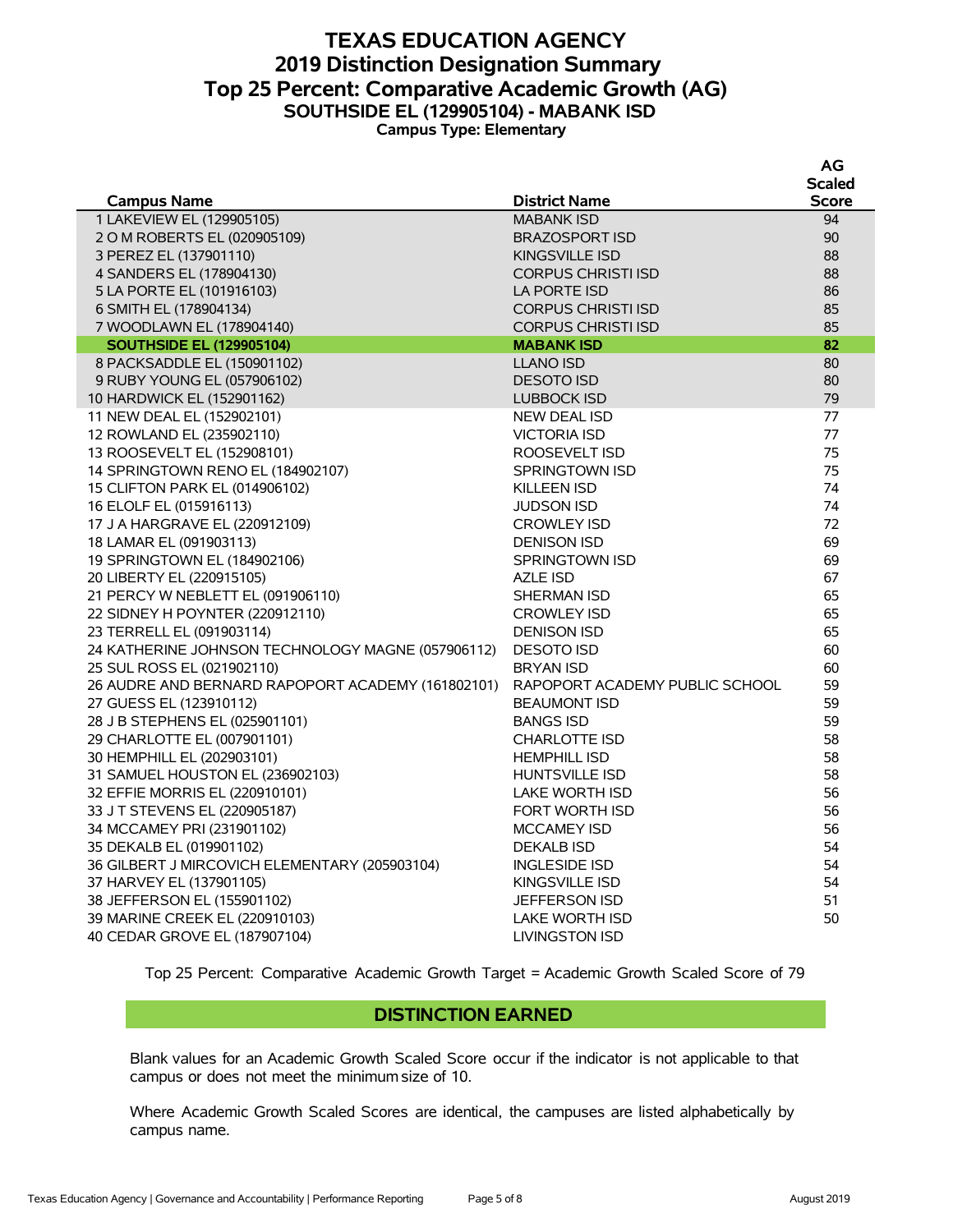#### **TEXAS EDUCATION AGENCY 2019 Distinction Designation Summary Top 25 Percent: Comparative Closing the Gaps (CTG) SOUTHSIDE EL (129905104) - MABANK ISD Campus Type: Elementary**

|                                                   |                                | <b>79</b>     |
|---------------------------------------------------|--------------------------------|---------------|
|                                                   |                                | <b>Scaled</b> |
| <b>Campus Name</b>                                | <b>District Name</b>           | <b>Score</b>  |
| 1 HARDWICK EL (152901162)                         | <b>LUBBOCK ISD</b>             | 100           |
| 2 LAKEVIEW EL (129905105)                         | <b>MABANK ISD</b>              | 100           |
| 3 PEREZ EL (137901110)                            | <b>KINGSVILLE ISD</b>          | 100           |
| 4 SMITH EL (178904134)                            | <b>CORPUS CHRISTI ISD</b>      | 100           |
| 5 LA PORTE EL (101916103)                         | LA PORTE ISD                   | 98            |
| 6 O M ROBERTS EL (020905109)                      | <b>BRAZOSPORT ISD</b>          | 89            |
| 7 WOODLAWN EL (178904140)                         | <b>CORPUS CHRISTI ISD</b>      | 89            |
| 8 CLIFTON PARK EL (014906102)                     | <b>KILLEEN ISD</b>             | 81            |
| <b>SOUTHSIDE EL (129905104)</b>                   | <b>MABANK ISD</b>              | 81            |
| 9 ELOLF EL (015916113)                            | <b>JUDSON ISD</b>              | 78            |
| 10 SANDERS EL (178904130)                         | <b>CORPUS CHRISTI ISD</b>      | 78            |
| 11 CEDAR GROVE EL (187907104)                     | <b>LIVINGSTON ISD</b>          | 77            |
| 12 NEW DEAL EL (152902101)                        | <b>NEW DEAL ISD</b>            | 76            |
| 13 PACKSADDLE EL (150901102)                      | <b>LLANO ISD</b>               | 75            |
| 14 RUBY YOUNG EL (057906102)                      | <b>DESOTO ISD</b>              | 75            |
| 15 TERRELL EL (091903114)                         | <b>DENISON ISD</b>             | 74            |
| 16 SPRINGTOWN EL (184902106)                      | <b>SPRINGTOWN ISD</b>          | 73            |
| 17 J A HARGRAVE EL (220912109)                    | <b>CROWLEY ISD</b>             | 72            |
| 18 LIBERTY EL (220915105)                         | AZLE ISD                       | 72            |
| 19 ROWLAND EL (235902110)                         | <b>VICTORIA ISD</b>            | 72            |
| 20 ROOSEVELT EL (152908101)                       | ROOSEVELT ISD                  | 69            |
| 21 AUDRE AND BERNARD RAPOPORT ACADEMY (161802101) | RAPOPORT ACADEMY PUBLIC SCHOOL | 68            |
| 22 PERCY W NEBLETT EL (091906110)                 | SHERMAN ISD                    | 68            |
| 23 SPRINGTOWN RENO EL (184902107)                 | <b>SPRINGTOWN ISD</b>          | 68            |
| 24 GUESS EL (123910112)                           | <b>BEAUMONT ISD</b>            | 67            |
| 25 LAMAR EL (091903113)                           | <b>DENISON ISD</b>             | 67            |
| 26 SUL ROSS EL (021902110)                        | <b>BRYAN ISD</b>               | 64            |
| 27 KATHERINE JOHNSON TECHNOLOGY MAGNE (057906112) | <b>DESOTO ISD</b>              | 62            |
| 28 SIDNEY H POYNTER (220912110)                   | <b>CROWLEY ISD</b>             | 62            |
| 29 J B STEPHENS EL (025901101)                    | <b>BANGS ISD</b>               | 59            |
| 30 CHARLOTTE EL (007901101)                       | <b>CHARLOTTE ISD</b>           | 56            |
| 31 EFFIE MORRIS EL (220910101)                    | LAKE WORTH ISD                 | 48            |
| 32 HEMPHILL EL (202903101)                        | <b>HEMPHILL ISD</b>            | 48            |
| 33 MARINE CREEK EL (220910103)                    | <b>LAKE WORTH ISD</b>          | 48            |
| 34 HARVEY EL (137901105)                          | <b>KINGSVILLE ISD</b>          | 47            |
| 35 J T STEVENS EL (220905187)                     | FORT WORTH ISD                 | 47            |
| 36 GILBERT J MIRCOVICH ELEMENTARY (205903104)     | <b>INGLESIDE ISD</b>           | 41            |
| 37 JEFFERSON EL (155901102)                       | <b>JEFFERSON ISD</b>           | 31            |
| 38 DEKALB EL (019901102)                          | <b>DEKALB ISD</b>              | 30            |
| 39 MCCAMEY PRI (231901102)                        | <b>MCCAMEY ISD</b>             | 30            |
| 40 SAMUEL HOUSTON EL (236902103)                  | <b>HUNTSVILLE ISD</b>          | 30            |
|                                                   |                                |               |

Top 25 Percent: Comparative Closing the Gaps Target = Closing the Gaps Scaled Score of 78

#### **DISTINCTION EARNED**

Blank values for a Closing the Gaps Scaled Score occur if the indicator is not applicable to that campus or does not meet the minimum size of 10.

Where Closing the Gaps Scaled Scores are identical, the campuses are listed alphabetically by campus name.

**CTG**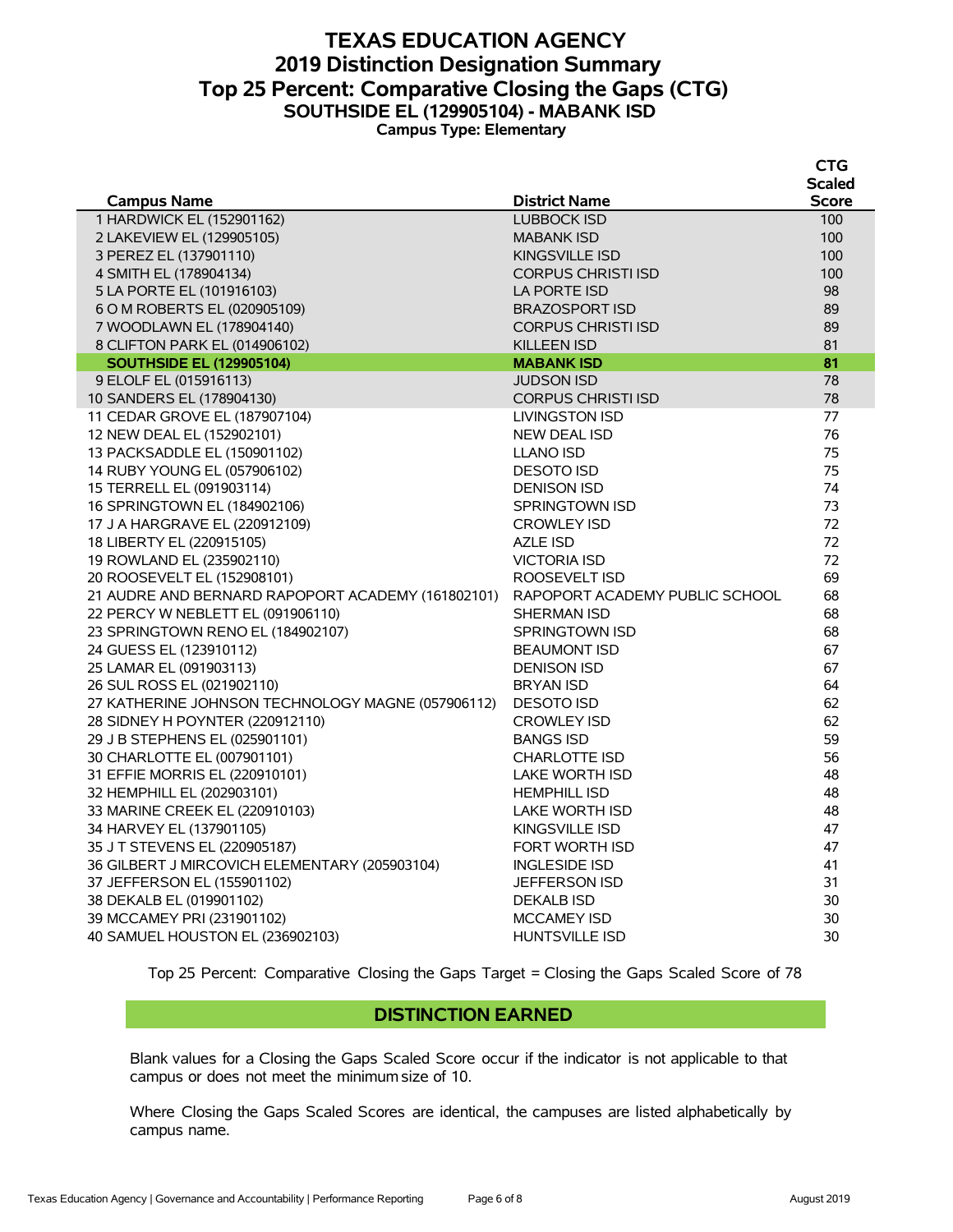#### **TEXAS EDUCATION AGENCY 2019 Distinction Designation Summary Postsecondary Readiness SOUTHSIDE EL (129905104) - MABANK ISD Campus Type: Elementary**

|                                                                                           | Indicator    |                 |
|-------------------------------------------------------------------------------------------|--------------|-----------------|
| <b>Indicator</b>                                                                          | <b>Score</b> | <b>Ouartile</b> |
| Pct of STAAR Results at Meets Grade Level or Above (All Subjects)                         | 59.0%        | O1              |
| Pct of Grade 3–8 Results at Meets Grade Level or Above in Both<br>Reading and Mathematics | 44.0%        | Q1              |
| Four-Year Longitudinal Graduation Rate                                                    |              |                 |
| Four-Year Longitudinal Graduation Plan Rate                                               |              |                 |
| <b>TSI Criteria Graduates</b>                                                             |              |                 |
| College, Career, and Military Ready Graduates                                             |              |                 |
| <b>SAT/ACT Participation</b>                                                              |              |                 |
| AP/IB Examination Participation: Any Subject                                              |              |                 |
| <b>CTE Coherent Sequence Graduates</b>                                                    |              |                 |
| <b>Total Indicators for Postsecondary Readiness</b>                                       |              | $2$ of $2$      |

Evaluation of campus outcomes: 2 of 2 eligible indicators in Q1 (Top Quartile)

2 of  $2 = 100%$ 

Distinction Target: Elementary = 50% or higher

#### **DISTINCTION EARNED**

Blank values for an indicator score occur if the indicator is not applicable to that campus or does not meet the minimum size of 10 students.

Blank values for a quartile occur if there are fewer than 20 campuses in the campus comparison group with data for each qualifying indicator.